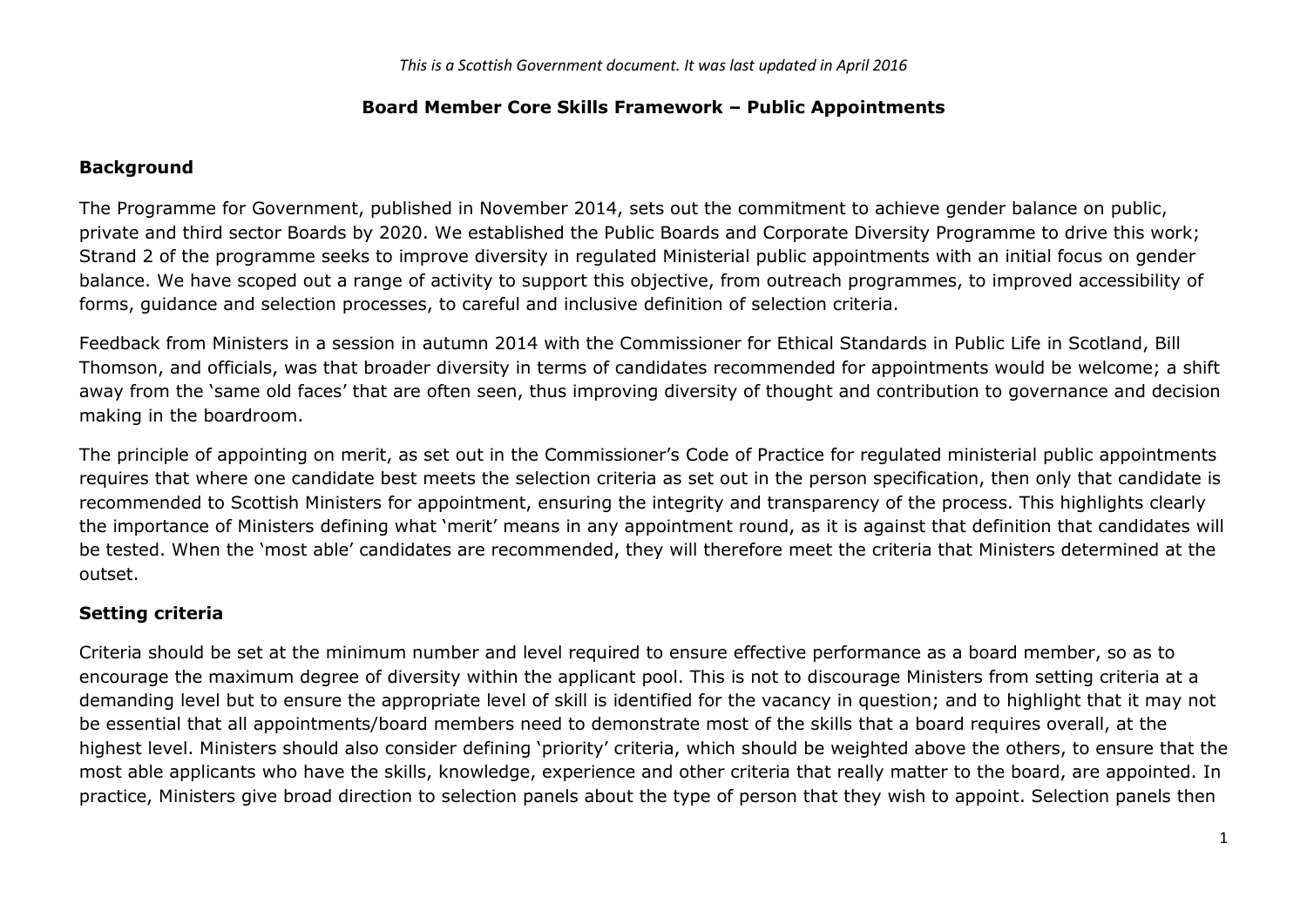define that more tightly in the form of a person specification, using this framework for guidance, to ensure that the right outcome is achieved.

#### **What is the framework?**

The framework includes many of the core generic skills/personal qualities which may be sought as part of public appointment rounds across the diverse range of bodies and organisations in Scotland – Ministers may want to select some of these, dependent upon the nature of the post to be filled. Each of the skills/qualities is defined at three different levels and includes descriptors of what applicants will be expected to demonstrate at each level – these are cumulative with each level building on the levels below. For example, if the desired level is set at level 3 then the applicant will be expected to demonstrate levels 1 and 2 as a matter of course. The panel should select the level which best describes the skills/personal qualities which are needed by the board and can adapt the descriptors – or add their own - in order to make them more specific and relevant. The skills and descriptors will form the basis of the information contained in the Person Specification (an example is provided in Appendix A). They should be provided to applicants to ensure they are fully aware of what they will need to demonstrate and used by the panel to evaluate the evidence provided at the different stages of assessment.

#### **How will the framework help panels?**

- saves time by providing descriptions of the most commonly used generic criteria
- enables clarity and consistency by developing a common understanding of what each skill actually means
- assists the panel in determining at what level the criteria should be met
- provides a strong basis for better quality assessment and fairer decision making
- enables more emphasis to be placed on defining priority criteria
- provides better understanding for the applicant on what they need to demonstrate and this allows for a more demonstrably fair and open appointments process

# **Developing the framework**

This framework has been developed in partnership with the Commissioner for Ethical Standards in Public Life in Scotland. In keeping with the improvement methodology approach that underpins the work of the Public Boards and Corporate Diversity Programme, this framework will be tested, reviewed and revised to reflect the lessons learned during appointment rounds.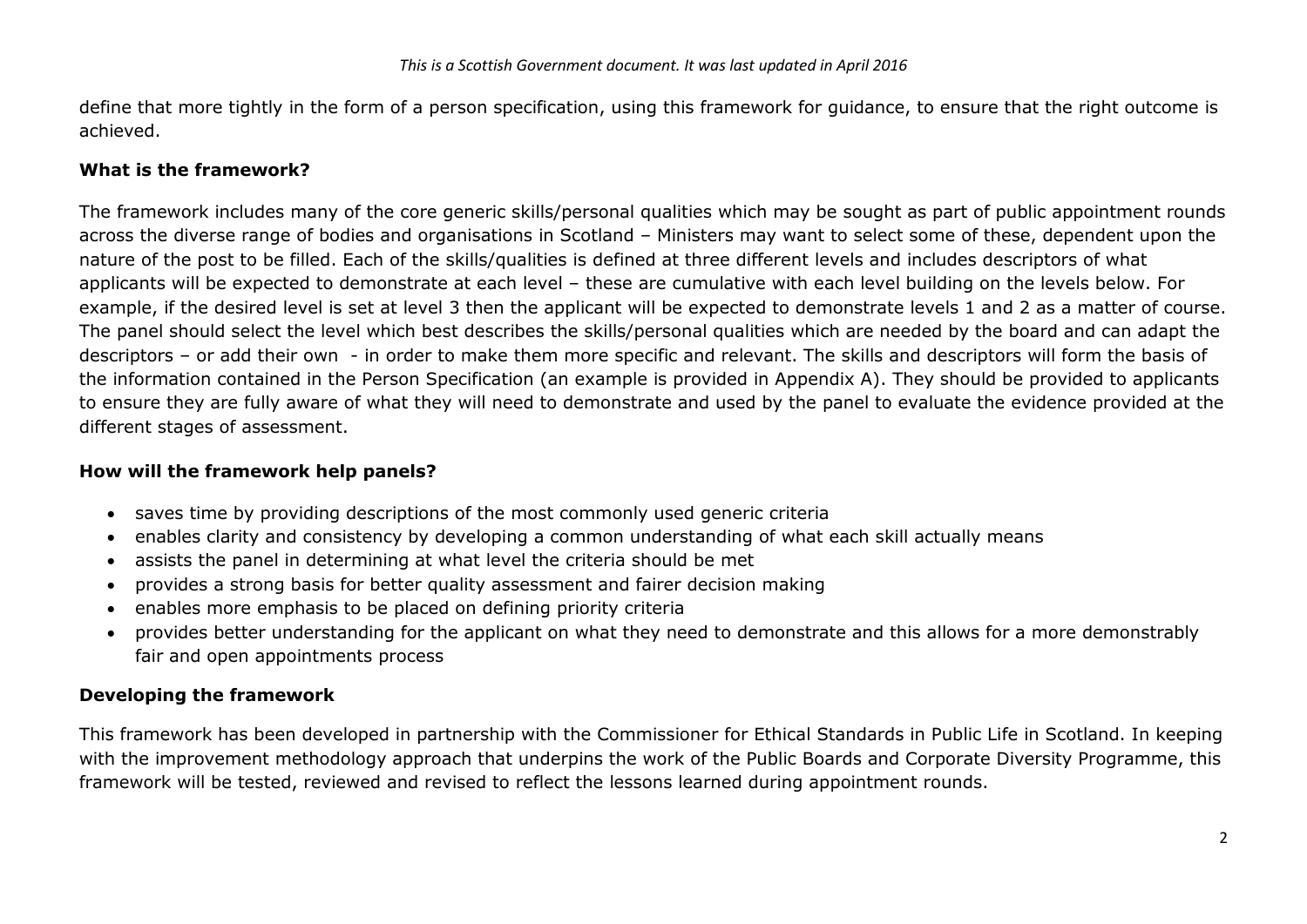| Skill/personal             | <b>Descriptors</b>                                                                                                 |  |
|----------------------------|--------------------------------------------------------------------------------------------------------------------|--|
| quality                    |                                                                                                                    |  |
| <b>Priority Criteria -</b> | Priority criteria may fall into the following categories:                                                          |  |
| the criteria which         | Geographic - applicants must live or work in a specific area, there may be a need for the interests of             |  |
| are essential to the       | specific communities to be represented on a board                                                                  |  |
| board at a given           | Life experience - applicants who bring relevant first-hand life experience related to the work of the<br>$\bullet$ |  |
| point in time. These       | body. For example, homelessness, social exclusion, users of the services the body provides etc.                    |  |
| should be weighted         | Community experience - applicants who have been actively engaging with others within a                             |  |
| and priority given to      | community context. For example, this may include members of community organisations, NHS                           |  |
| those applicants           | community health forums, school governors, local charities/fund raisers etc.                                       |  |
| who are most able          | Work related experience/skills - applicants with specific work related skills, knowledge or<br>$\bullet$           |  |
| to demonstrate             | experience. This may include IT, HR, Finance, customer service, risk management etc.                               |  |
| them                       | Technical/academic knowledge - applicants who bring technical knowledge or expertise. This may                     |  |
|                            | include knowledge in science, archaeology and architecture or in languages such as Gaelic etc.                     |  |
|                            | Skills which are relevant to board priorities at a specific point in time - this may include skills which          |  |
|                            | are relevant to a new organisation being formed, major change, where there are specific                            |  |
|                            | challenges/issues which need to be addressed etc.                                                                  |  |
|                            | General skills which need to be demonstrated at a higher than usual level - the nature, size or                    |  |
|                            | impact of the body may mean that one of the more general skills needs to be demonstrated at a                      |  |
|                            | high level.                                                                                                        |  |
|                            |                                                                                                                    |  |
|                            | The panel will need to determine how the priority criteria are described and at what level                         |  |
|                            |                                                                                                                    |  |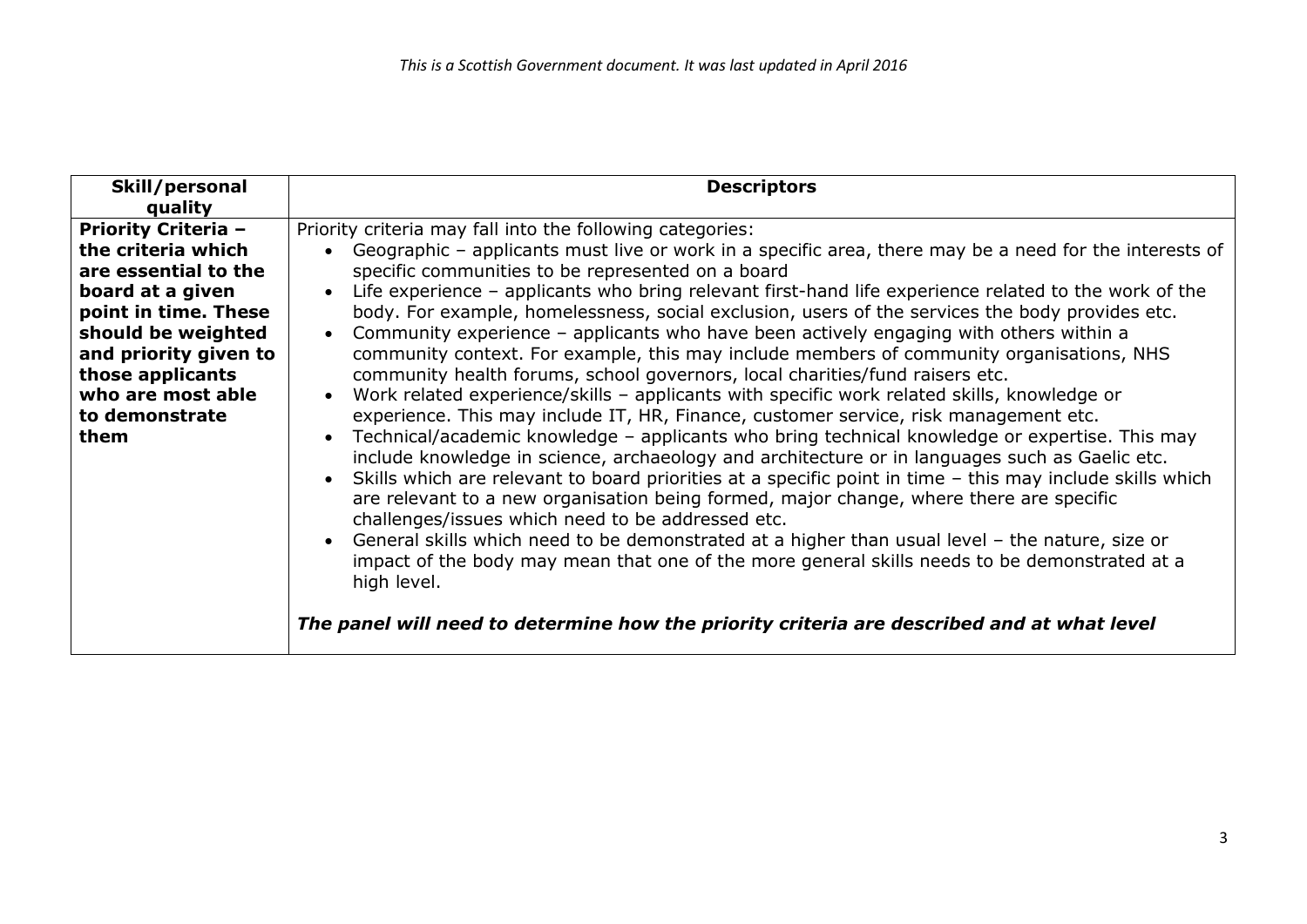| Longer term        | Level 1 - core                                                                                                 |  |  |  |
|--------------------|----------------------------------------------------------------------------------------------------------------|--|--|--|
| planning / seeing  | see the 'bigger picture' when considering issues and topics, although may not have had any direct<br>$\bullet$ |  |  |  |
| the bigger picture | experience of developing strategy                                                                              |  |  |  |
|                    | understands the importance of having a plan/strategy and what it might include/involve                         |  |  |  |
|                    | looks ahead and considers issues/topics within different timeframes<br>$\bullet$                               |  |  |  |
|                    | identifies some relevant implications from what is being discussed, such as challenges & risks                 |  |  |  |
|                    | sees beyond their own personal experience and gives consideration to other information and views               |  |  |  |
|                    | Level 2 - enhanced                                                                                             |  |  |  |
|                    | direct experience of contributing to the development of a strategy or business plan                            |  |  |  |
|                    | identifies a comprehensive range of priorities, challenges and risks within different timeframes and           |  |  |  |
|                    | can evaluate their impact from a strategic perspective                                                         |  |  |  |
|                    | has a clear informed picture of the long term aim of the organisation when considering issues<br>$\bullet$     |  |  |  |
|                    | sees whole picture rather than the part they may feel most qualified or experienced in                         |  |  |  |
|                    |                                                                                                                |  |  |  |
|                    | Level 3 - adept                                                                                                |  |  |  |
|                    | direct experience in successfully formulating strategy at a senior level within an organisation                |  |  |  |
|                    | takes account of what is happening within a sector, across different geographical regions and is               |  |  |  |
|                    | aware of any political implications                                                                            |  |  |  |
|                    | keeps abreast of developments which may be relevant to or affect the organisation/board and its                |  |  |  |
|                    | ability to meet its objectives and reviews the implications from a strategic perspective                       |  |  |  |
|                    |                                                                                                                |  |  |  |
| <b>Managing</b>    | Level 1 - core                                                                                                 |  |  |  |
| performance        | an understanding of what the body/board are required to do and their responsibilities                          |  |  |  |
|                    | an appreciation of the different roles and responsibilities of internal staff and non- executive board         |  |  |  |
|                    | members                                                                                                        |  |  |  |
|                    | • recognises the personal contribution they would be able to make to the success of the body/board             |  |  |  |
|                    | Level 2 - enhanced                                                                                             |  |  |  |
|                    | experience of successfully managing the performance of a function or department in line with a                 |  |  |  |
|                    | defined plan                                                                                                   |  |  |  |
|                    | an understanding of the measures used to evaluate performance.                                                 |  |  |  |
|                    | an understanding of quality assurance and continuous improvement.                                              |  |  |  |
|                    | experience of dealing effectively with poor performance.                                                       |  |  |  |
|                    |                                                                                                                |  |  |  |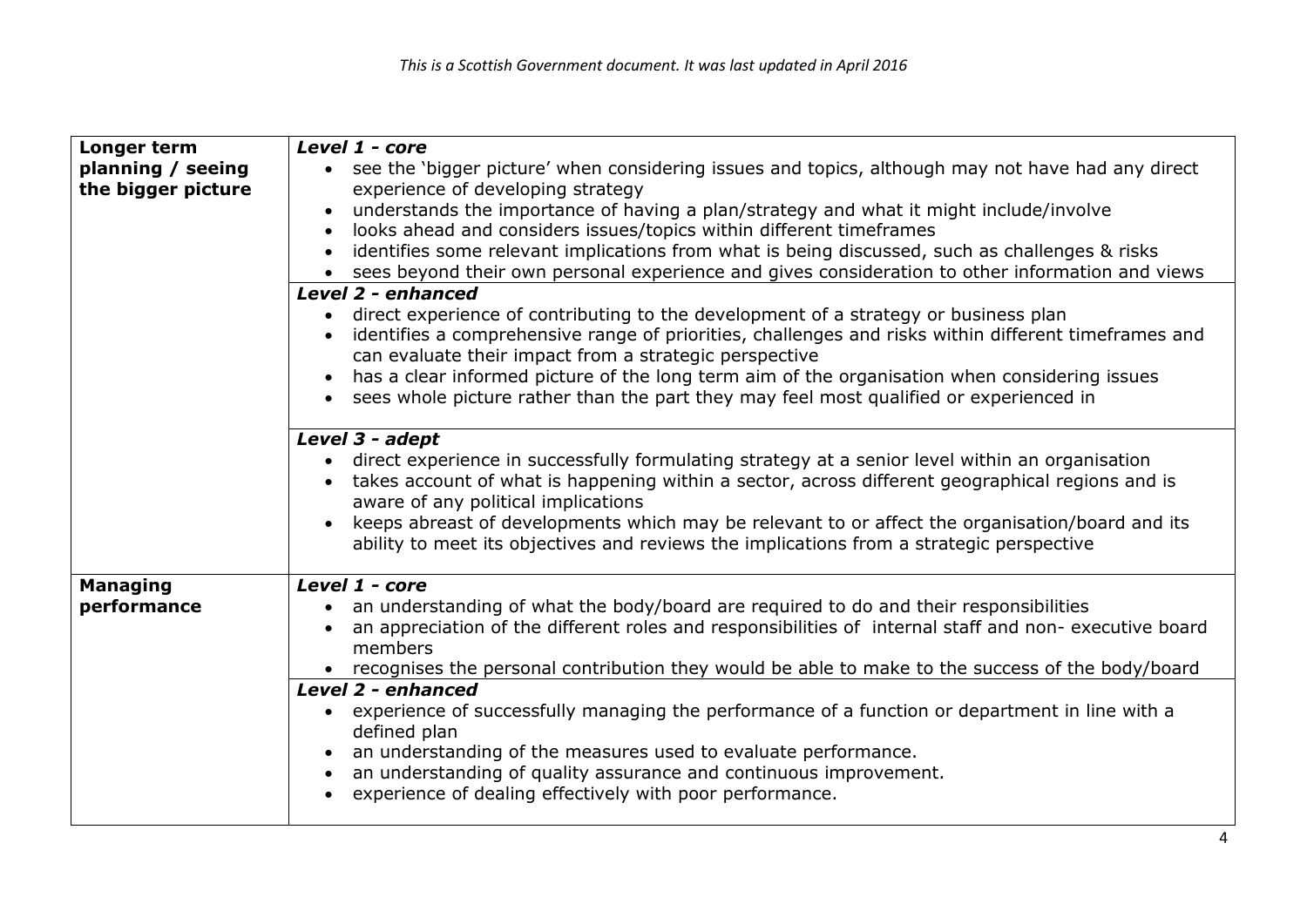|                                | Level 3 - adept<br>experience of successfully implementing a plan/strategy and being accountable for the performance<br>of a large department/function or of a whole organisation<br>understands how performance/service delivery needs to be managed within a large<br>department/function or organisation<br>evidence of improving the performance of a large department/function or of a whole organisation |
|--------------------------------|----------------------------------------------------------------------------------------------------------------------------------------------------------------------------------------------------------------------------------------------------------------------------------------------------------------------------------------------------------------------------------------------------------------|
| <b>Change</b>                  | Level 1 - core                                                                                                                                                                                                                                                                                                                                                                                                 |
| <b>Management</b>              | personal experience of change - understanding something about how it should be implemented and<br>$\bullet$<br>the critical factors for success                                                                                                                                                                                                                                                                |
|                                | Level 2 - enhanced<br>direct experience of successfully managing change<br>$\bullet$<br>an understanding of what is required to support change<br>an understanding of why change might not work and be able to put forward ideas on how proposals<br>could be revised to be successful                                                                                                                         |
|                                | Level $3 - ad$ ept<br>direct responsibility for successfully implementing change within a large department/function or<br>$\bullet$<br>organisation<br>substantial involvement in defining successful change programmes or activities<br>an in depth understanding of why culture change might be important<br>experience of putting in place policies to support change                                       |
| <b>Analysis &amp; decision</b> | Level 1 - core                                                                                                                                                                                                                                                                                                                                                                                                 |
| making                         | using information which is available to reach conclusions<br>able to explain how conclusions have been reached<br>identifying some of the implications associated with what they are considering - priorities, risks,<br>opportunities etc.<br>recognising when information is limited and where more information might be needed<br>being able to balance a number of different considerations                |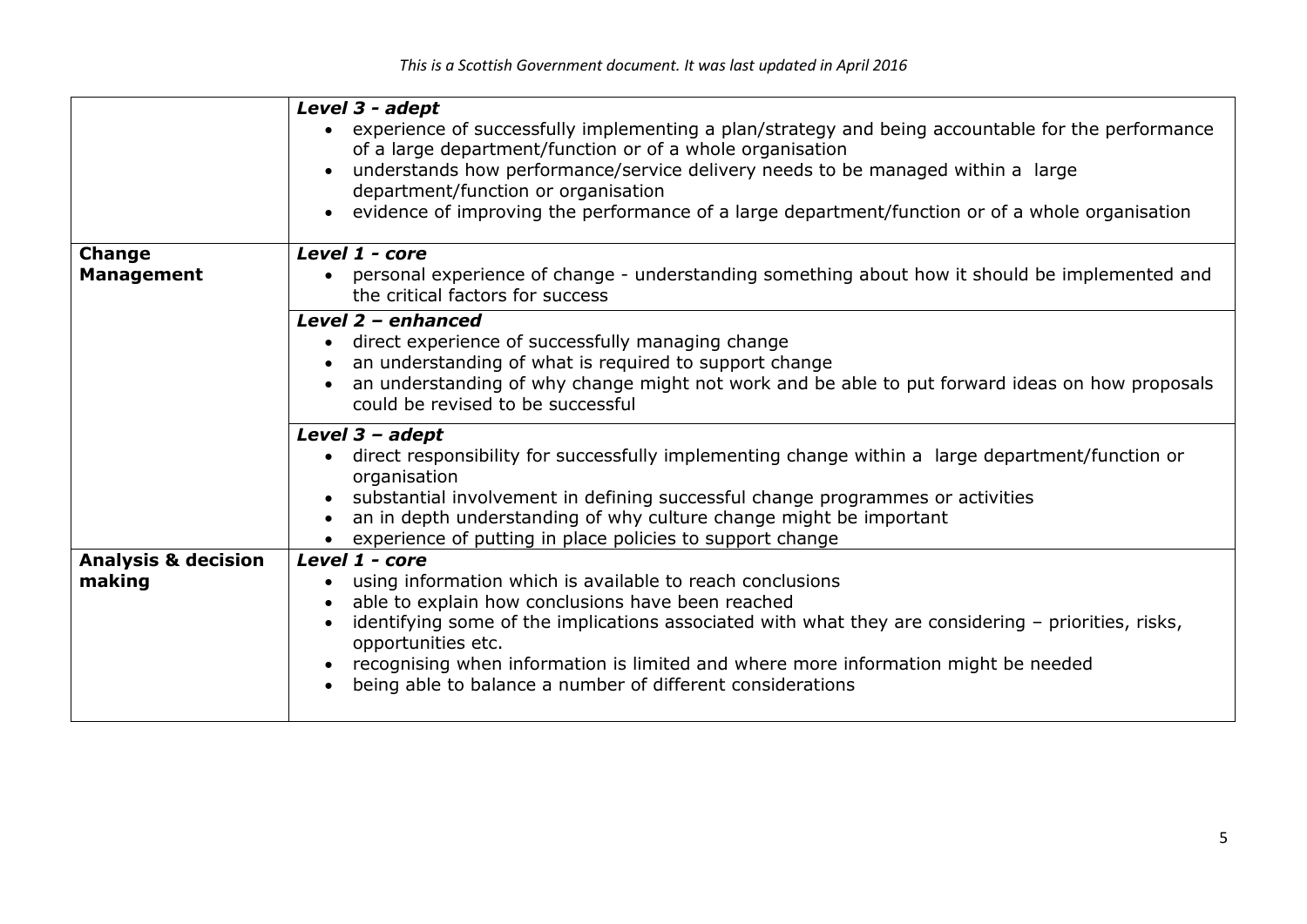|                           | Level 2 - enhanced                                                                                                |  |
|---------------------------|-------------------------------------------------------------------------------------------------------------------|--|
|                           | recognises the information which is needed to make the decision<br>$\bullet$                                      |  |
|                           | sound evaluation of the information with a good range of conclusions being reached, which are                     |  |
|                           | clearly explained                                                                                                 |  |
|                           | comfortable working with both numerical and written data                                                          |  |
|                           | making decisions which have had a positive impact at departmental, functional or organisational<br>$\bullet$      |  |
|                           | level                                                                                                             |  |
|                           | using 'hard' evidence as well as seeking the views of others<br>$\bullet$                                         |  |
|                           | able to make decisions when the information available is complicated and made up of several                       |  |
|                           | components which have to be analysed and assessed and may contain conflicting information or                      |  |
|                           | indicators                                                                                                        |  |
|                           | thinking through the implications of decisions before coming to a final position                                  |  |
|                           |                                                                                                                   |  |
|                           | Level 3 - adept                                                                                                   |  |
|                           | understands the decision making process at a relatively senior level<br>$\bullet$                                 |  |
|                           | comfortable in the analysis of highly complex information where critical/important decisions are<br>$\bullet$     |  |
|                           | being made                                                                                                        |  |
|                           | understands the wider strategic environment and takes account of this when making decisions                       |  |
|                           | interrogates the information and recognises the impact/implications of different elements, taking                 |  |
|                           | account of this in the decisions which are made                                                                   |  |
|                           | accuracy and sound judgement in the decisions which are made                                                      |  |
|                           | $\bullet$                                                                                                         |  |
|                           | comfortable in making reasoned judgements where extensive evidence might not be available                         |  |
| <b>Constructive &amp;</b> | Level 1 - core                                                                                                    |  |
| supportive challenge      | being confident in questioning proposals and debating issues.<br>$\bullet$                                        |  |
|                           | putting forward their views in an objective way, not being too dogmatic about their own perspective.<br>$\bullet$ |  |
|                           | helping others to consider their own position in a non-confrontational way.                                       |  |
|                           |                                                                                                                   |  |
|                           | Level 2 - enhanced                                                                                                |  |
|                           | direct evidence of challenging effectively within a diverse team or committee situation.<br>$\bullet$             |  |
|                           | evidence of where challenge has changed the views of others and influenced decisions without<br>$\bullet$         |  |
|                           | causing rancour or resentment.                                                                                    |  |
|                           | questioning shows good level of understanding of organisational and other issues that have led                    |  |
|                           | people to form their views.                                                                                       |  |
|                           |                                                                                                                   |  |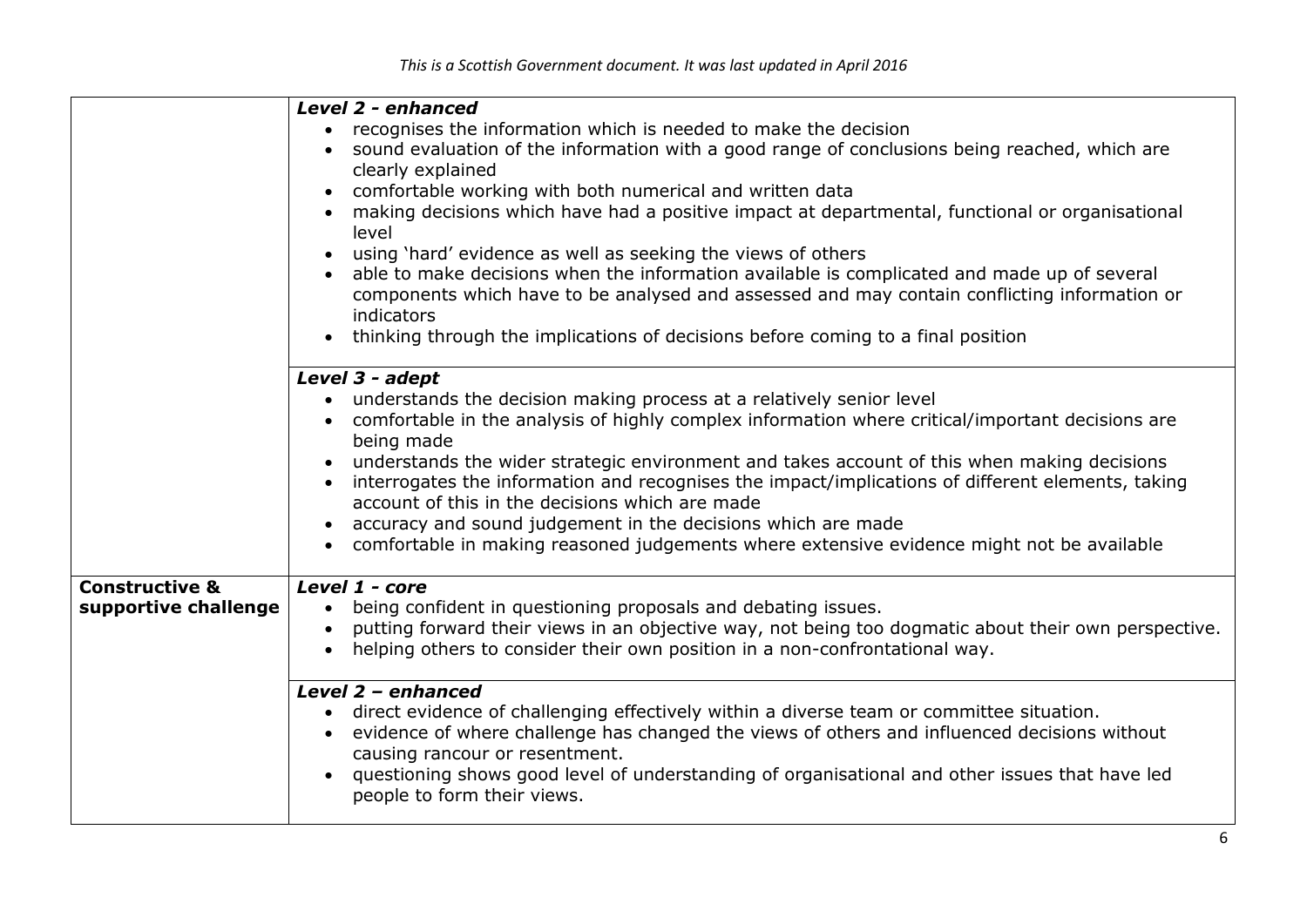|                            | Level $3 - adept$                                                                                                |  |  |
|----------------------------|------------------------------------------------------------------------------------------------------------------|--|--|
|                            | evidence of successfully challenging the views of others within a senior management or board<br>$\bullet$        |  |  |
|                            | setting                                                                                                          |  |  |
|                            | able to demonstrate where the impact of their personal challenge on decisions has led to a positive<br>$\bullet$ |  |  |
|                            | change in the aims/objectives of organisation or within major policy areas                                       |  |  |
|                            | can evidence where an in-depth understanding of issues and others' perspectives has enabled high                 |  |  |
|                            | level questioning of proposals                                                                                   |  |  |
| <b>Communication &amp;</b> | Level 1 - core                                                                                                   |  |  |
| influencing                | being focussed and succinct in their communication<br>٠                                                          |  |  |
|                            | active listening - showing people that they are taking account of what is being said                             |  |  |
|                            |                                                                                                                  |  |  |
|                            | Confident in expressing views and opinions in a group setting<br>$\bullet$                                       |  |  |
|                            | satisfactory written skills, appropriate to the requirements of the role<br>$\bullet$                            |  |  |
|                            | Level 2 - enhanced                                                                                               |  |  |
|                            | being persuasive, able to influence within a committee/meeting setting or perhaps other<br>$\bullet$             |  |  |
|                            | stakeholders                                                                                                     |  |  |
|                            | an understanding of the need for a flexible influencing style                                                    |  |  |
|                            | being engaging & enthusiastic                                                                                    |  |  |
|                            | Good written skills                                                                                              |  |  |
|                            | able to adapt their style appropriately for different audiences<br>$\bullet$                                     |  |  |
|                            |                                                                                                                  |  |  |
|                            | Level $3 - adept$                                                                                                |  |  |
|                            | evidence of effectively representing/ promoting the organisation to a wide range of stakeholders,<br>$\bullet$   |  |  |
|                            | including politicians and the media - being an ambassador                                                        |  |  |
|                            | able to demonstrate where they have successfully influenced senior level colleagues and<br>$\bullet$             |  |  |
|                            | stakeholders                                                                                                     |  |  |
|                            | Highly persuasive within a senior group or in selling the objectives/benefits to a wide range of                 |  |  |
|                            | stakeholders                                                                                                     |  |  |
|                            |                                                                                                                  |  |  |
|                            | Confident & engenders respect in varied situations<br>$\bullet$                                                  |  |  |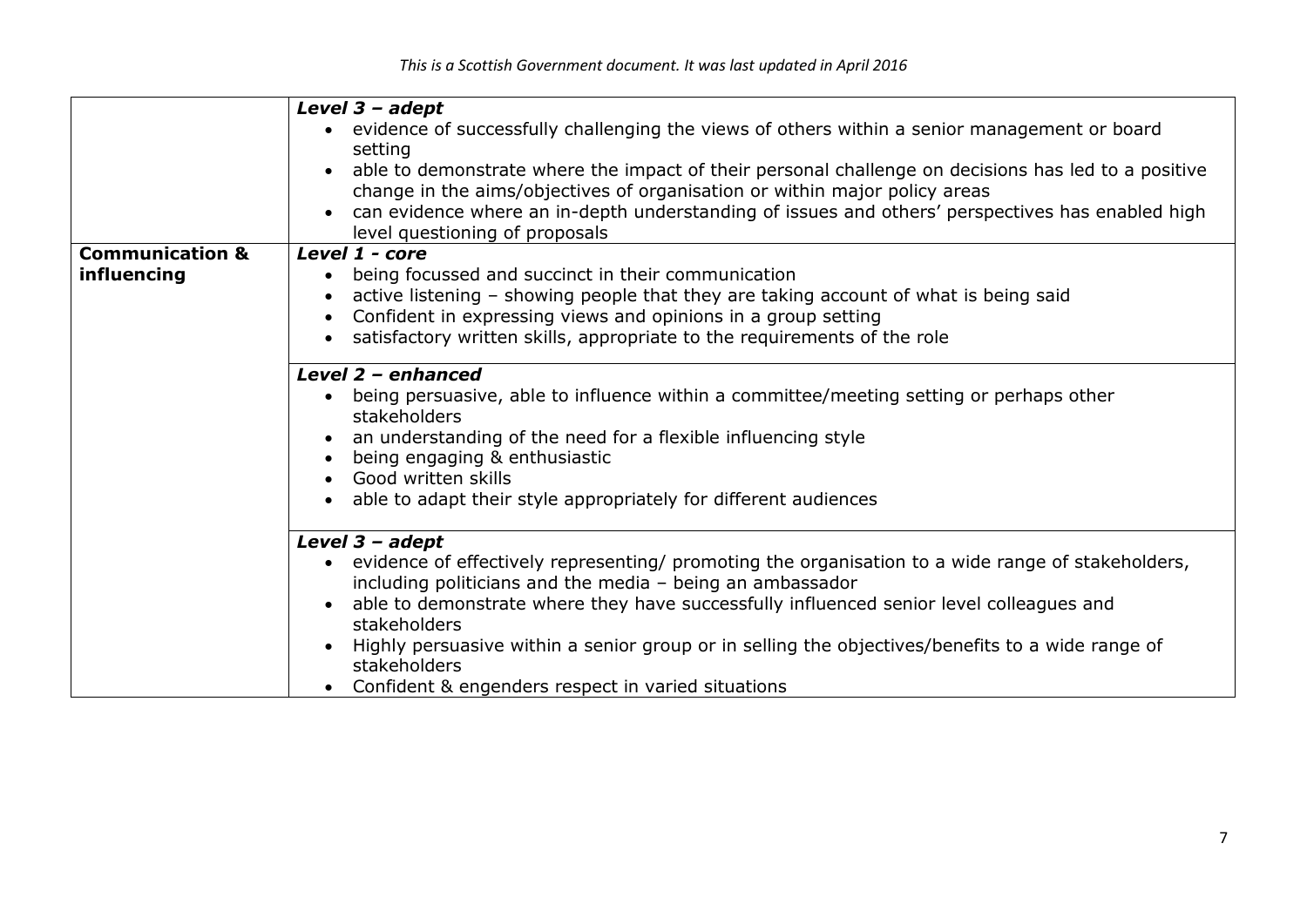| <b>Working co-</b><br>operatively &<br>collaboratively | Level 1 - core<br>appreciating the knowledge/skills of colleagues<br>$\bullet$<br>supporting colleagues whenever possible<br>$\bullet$<br>sharing knowledge at every opportunity<br>$\bullet$<br>showing respect for colleagues and stakeholders<br>striving to achieve consensus<br>$\bullet$<br>able to accept a consensus decision even if it goes against a personal view                                                                                                                                                                                                                                                                                                                                         |
|--------------------------------------------------------|-----------------------------------------------------------------------------------------------------------------------------------------------------------------------------------------------------------------------------------------------------------------------------------------------------------------------------------------------------------------------------------------------------------------------------------------------------------------------------------------------------------------------------------------------------------------------------------------------------------------------------------------------------------------------------------------------------------------------|
|                                                        | Level 2 - enhanced<br>working with colleagues to deliver objectives<br>$\bullet$<br>actively seeks out the views of colleagues<br>showing enthusiasm in working with colleagues on a task which might not have direct benefit for<br>their own role<br>prepared to take on a task or role for the 'good of the organisation'<br>seeking opportunities to build constructive relationships within the organisation<br>$\bullet$                                                                                                                                                                                                                                                                                        |
|                                                        | Level $3 - adept$<br>working with different organisations and stakeholders to deliver objectives<br>building strong relationships with 'partner' organisations and works with them on an 'equal' basis<br>Influencing colleagues to help reach consensus<br>$\bullet$<br>being non territorial – able to be objective and impartial in doing what is best for the organisation                                                                                                                                                                                                                                                                                                                                        |
| <b>Leading the Board</b>                               | provides clear focus in ensuring that the body/organisation achieves its objectives<br>successful in encouraging a group to work collaboratively together and to reach compromise and<br>consensus<br>enables all group members to make an effective contribution<br>able to stand back, set aside personal views and listen objectively to others<br>$\bullet$<br>appreciates the need to be challenged and to take account of alternative views in the decisions being<br>taken<br>able to make difficult decisions<br>excellent communicating & influencing skills, able to inspire others and gain respect<br>$\bullet$<br>committed to equality of opportunity and to developing and maintaining a diverse board |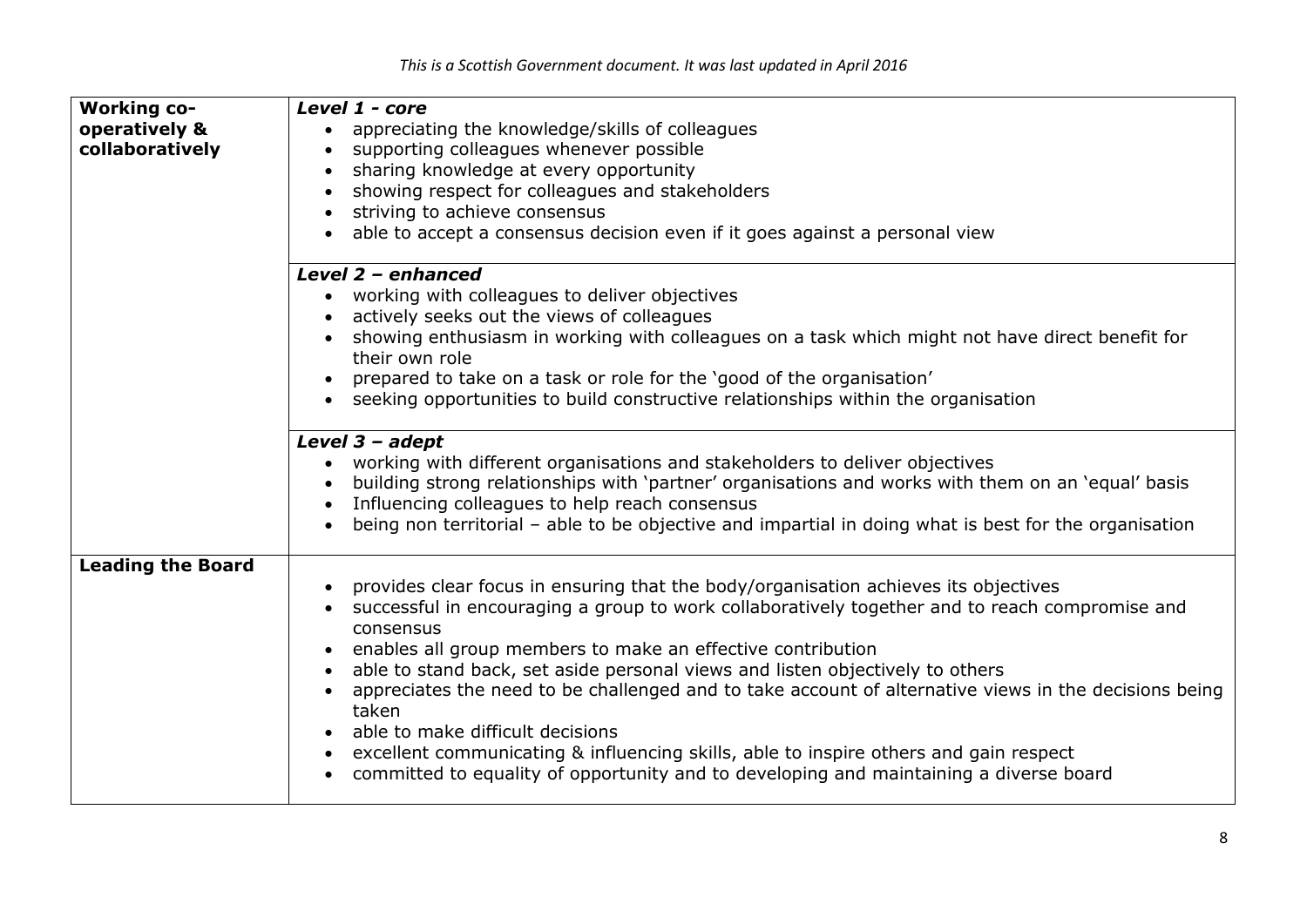| Governance<br>(as an alternative to<br>including this criterion<br>in the person<br>specification, panels<br>may want to combine/<br>include some of the<br>indicators with<br>'Managing<br>Performance') | Level 1 - core<br>understands what governance is and be able to define this in very broad terms but no need for any<br>$\bullet$<br>direct experience<br>appreciate the board's role in ensuring effective governance<br>$\bullet$<br>Level 2 - enhanced<br>experience of fiscal/legal processes/procedures<br>$\bullet$<br>experience of ensuring effective governance within the public or private sector or through<br>$\bullet$<br>involvement within a charity or as a member of a committee                                                                                                                                                                                                                                                                                                                                                                                                                                                                                                                                                                                                                                                              |
|-----------------------------------------------------------------------------------------------------------------------------------------------------------------------------------------------------------|----------------------------------------------------------------------------------------------------------------------------------------------------------------------------------------------------------------------------------------------------------------------------------------------------------------------------------------------------------------------------------------------------------------------------------------------------------------------------------------------------------------------------------------------------------------------------------------------------------------------------------------------------------------------------------------------------------------------------------------------------------------------------------------------------------------------------------------------------------------------------------------------------------------------------------------------------------------------------------------------------------------------------------------------------------------------------------------------------------------------------------------------------------------|
|                                                                                                                                                                                                           | Level $3 - ad$ ept<br>direct experience of ensuring effective governance at senior management or board level<br>$\bullet$<br>able to articulate what board responsibilities are from a fiscal and legal perspective and can<br>demonstrate direct involvement in implementation of good governance principles<br>an understanding of audit and risk management and be able to demonstrate effective practical<br>application of that understanding.<br>held a specific post related to governance<br>$\bullet$                                                                                                                                                                                                                                                                                                                                                                                                                                                                                                                                                                                                                                                 |
| <b>Personal</b><br>commitment                                                                                                                                                                             | Some of the fit & proper person test. Demonstrating enthusiasm/interest in the body, having the time<br>available, evidence of being prepared etc<br>In most research it is considered important for a board member to be prepared and to give adequate time<br>to the role - this could also be legitimately included. These are things that could be included in a<br>'presentation' or a personal statement in an application form. Some suggested descriptors are as follows:<br>able to demonstrate interest and enthusiasm in the body/organisation and what it is striving to<br>$\bullet$<br>achieve<br>able to devote sufficient time to being a member of a group/team<br>$\bullet$<br>being sufficiently organised and prepared to make an effective contribution to a group/team<br>$\bullet$<br>(much of the above can be tested via preparation for a practical exercise. If people, for example,<br>don't complete any advance preparation suggested by the panel for an assessment exercise and this<br>is clearly evident in their performance in the exercise then they will be deemed not to have<br>demonstrated the required commitment.) |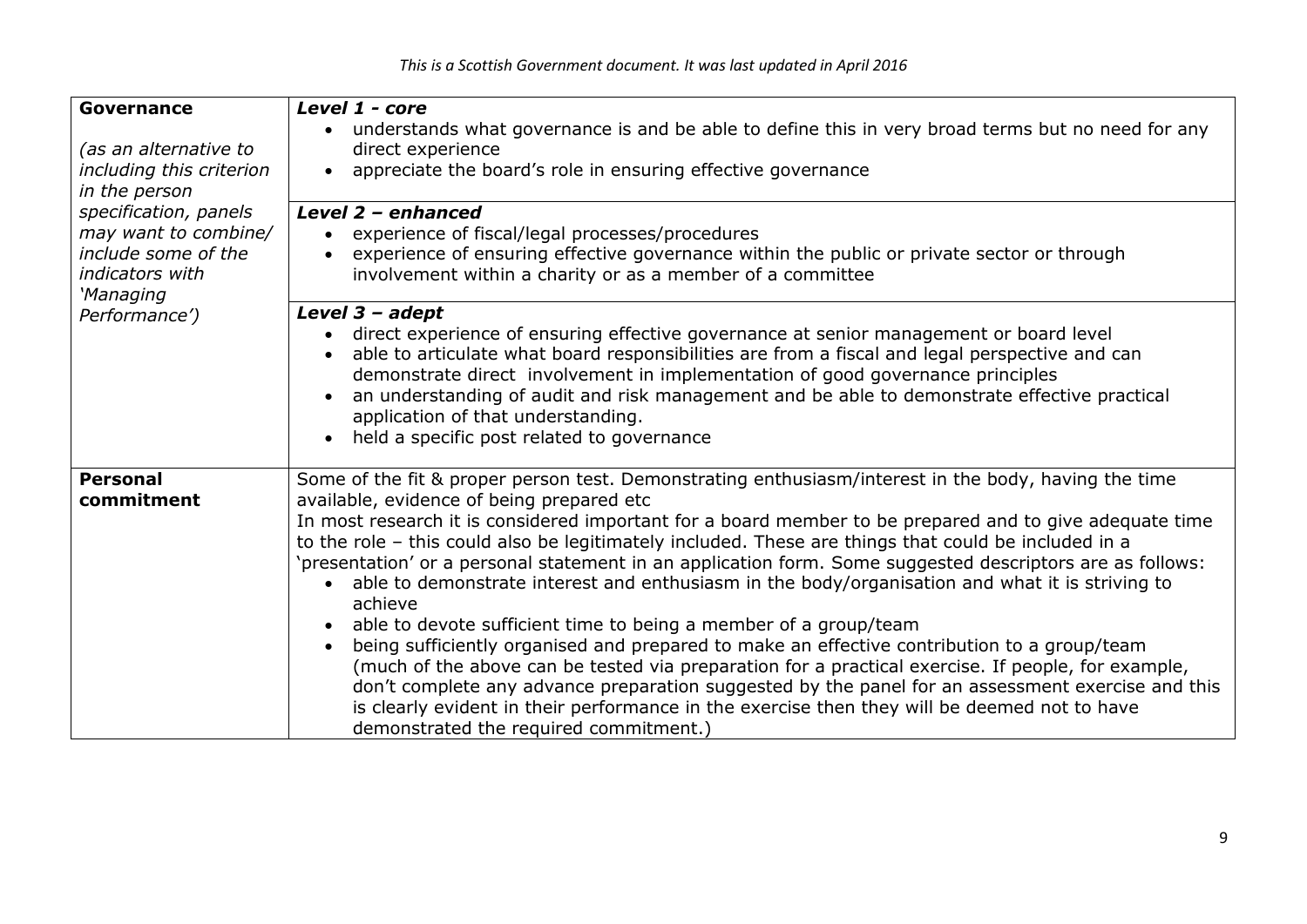**Appendix A** (person specification which was discussed at Creative Scotland planning meeting – 160315)

**This is an example of a person specification designed for an appointment round for Creative Scotland which demonstrates to panels how indicators can be changed/added to etc.** 

# **Person Specification**

## **What skills, experience & personal qualities do we need new Creative Scotland board members to have?**

It is important that we have people with a variety of different skills and experience which will enable the board to work effectively. All board members need to have some general skills and personal qualities which will enable them to make a full contribution to the work of the Board but these do not have to have been gained by working in a management post or at a senior level, you may just have a natural aptitude in these areas or you may have gained them through being active in your community, in a voluntary capacity or just through your own personal life experience – these are listed in the 'General skills & personal qualities' section and we have explained exactly what we will be looking for and how they will be tested.

Creative Scotland also needs people who bring some very specific skills/experience to the board and these will take priority during the appointment process – these are listed in the 'Priority skills/experience' section and, again, we have explained what we will be looking for and how they will be tested. It is very important that there is the right balance of skills on the board so the Minister will be taking account of which 'priority' skill each applicant is able to demonstrate when selecting applicants for appointment. It is also important that Creative Scotland has board members from all geographic regions in Scotland so this will also be a factor in the decisions which are made at all stages in the appointment process

There are several priority skill/experience areas listed but we will only be looking for you to demonstrate **one** of these. If you believe you can demonstrate more than one, then you will have the opportunity to tell us about this during the selection process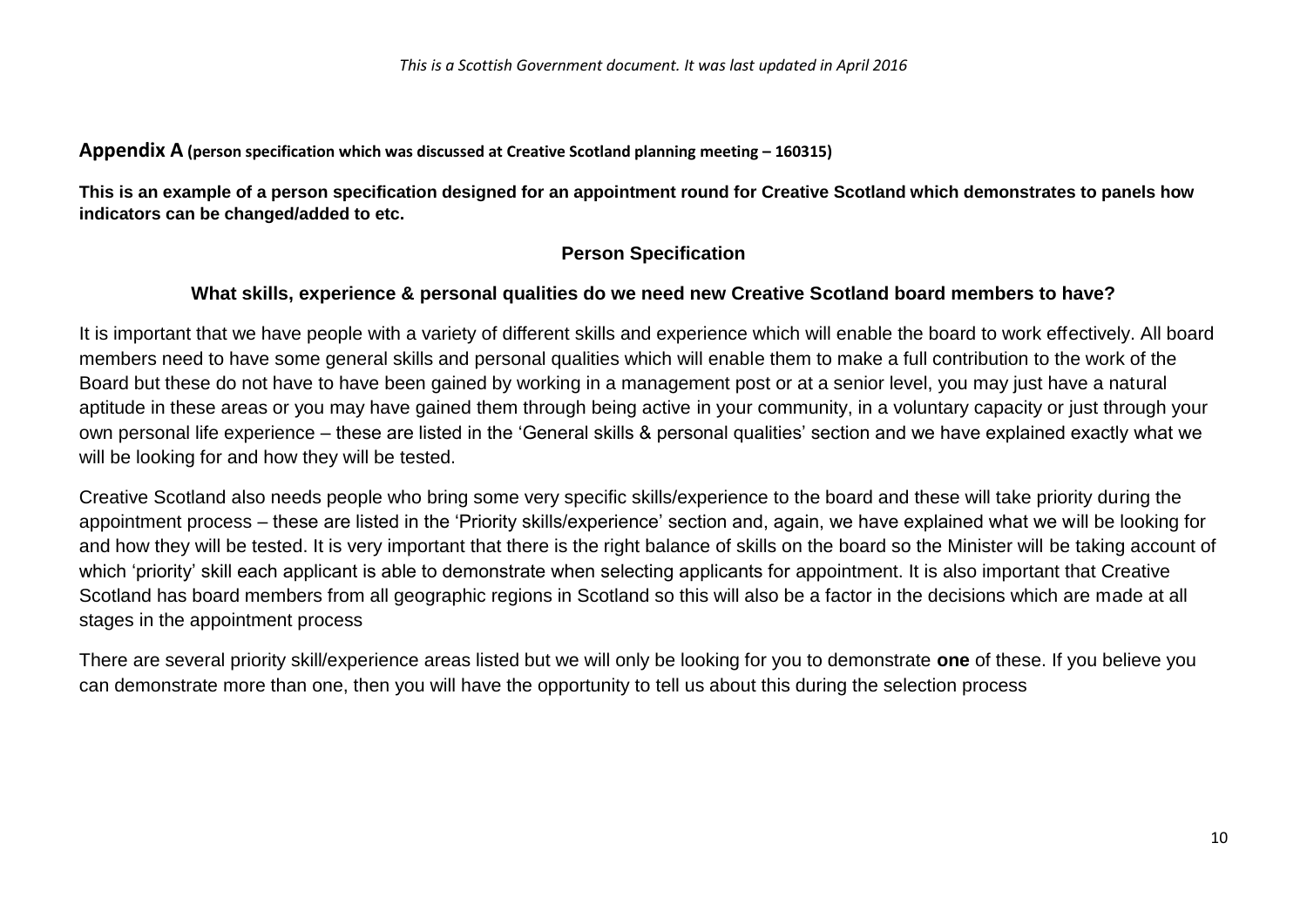# **Priority skills/experience (**you will only need to demonstrate **one** of these**)**

| <b>Experience/skill</b>                                                                                                                  | What does this mean                                                                                                                                                                                                                                                                              | How will this be tested                                                                                                                                                                                          |
|------------------------------------------------------------------------------------------------------------------------------------------|--------------------------------------------------------------------------------------------------------------------------------------------------------------------------------------------------------------------------------------------------------------------------------------------------|------------------------------------------------------------------------------------------------------------------------------------------------------------------------------------------------------------------|
| Knowledge/understanding<br>of ethnic minority<br>communities                                                                             | You may belong to an ethnic minority or you may<br>have gained knowledge/understanding by working<br>closely with ethnic minority communities or groups                                                                                                                                          | We will want you to tell us about your<br>knowledge/understanding and how this has<br>been gained in the written application. We will<br>also be having a discussion with you about this<br>during the interview |
| A practical knowledge &<br>understanding of the<br>Scottish arts, screen<br>and/or creative industries<br>sectors and how these<br>work. | You have a day to day involvement within at least one<br>of the creative sectors and will also understand how<br>Scottish arts can progress internationally.                                                                                                                                     | We will want you to tell us about your<br>knowledge/understanding and how this has<br>been gained in the written application. We will<br>also be having a discussion with you about this<br>during the interview |
| Financial experience                                                                                                                     | We need a person who has experience of working<br>in finance, audit or risk, who would be able to offer<br>advice to the Board and also participate in either the<br>Audit or Finance and General Policy Committees. It<br>would be an advantage if you had a formal<br>qualification in Finance | We will want you to tell us about your<br>experience and how this has been gained in<br>the written application. We will also be having<br>a discussion with you about this during the<br>interview              |

# **General skills & personal qualities (**we will want all applicants to demonstrate these)

| <b>Skill/quality</b>                                    | What does this mean?                                                                                                                                                                                                                                                          | How will this be tested?                                                                                                                                                                                                                                                 |
|---------------------------------------------------------|-------------------------------------------------------------------------------------------------------------------------------------------------------------------------------------------------------------------------------------------------------------------------------|--------------------------------------------------------------------------------------------------------------------------------------------------------------------------------------------------------------------------------------------------------------------------|
| Working collaboratively &<br>constructively with others | appreciating the knowledge/skills of colleagues<br>supporting colleagues whenever possible<br>sharing knowledge at every opportunity<br>showing respect for colleagues and<br>stakeholders<br>striving to achieve consensus<br>able to accept a consensus decision even if it | During the interview we will ask you to give us<br>some practical examples of situations where<br>you have worked collaboratively and<br>constructively with others. This may have been<br>in employment, through working in the<br>community or in a voluntary capacity |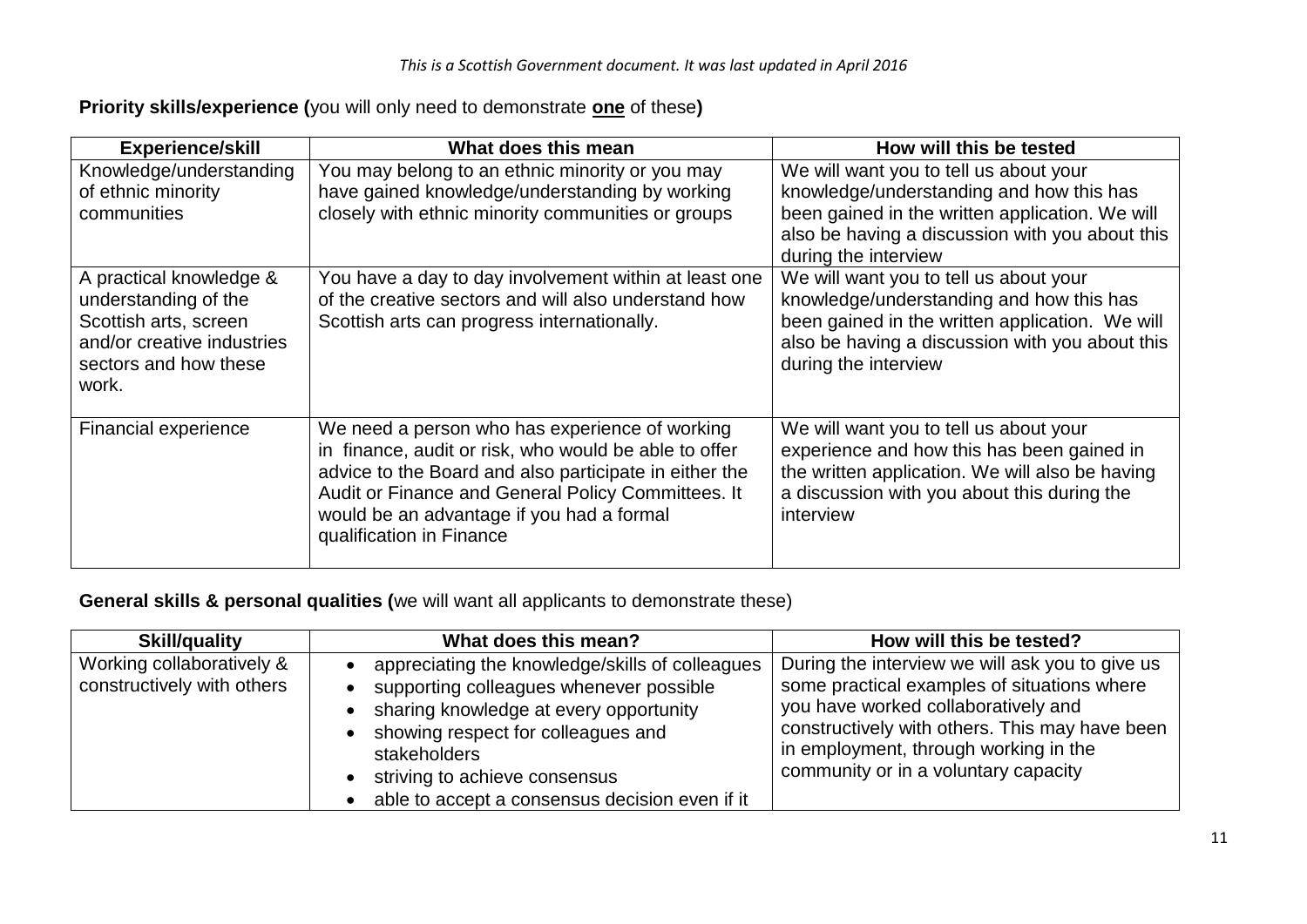|                                                                            | goes against a personal view                                                                                                                                                                                                                                                                                                                                                                                                                           |                                                                                                                                                                                                                                                       |
|----------------------------------------------------------------------------|--------------------------------------------------------------------------------------------------------------------------------------------------------------------------------------------------------------------------------------------------------------------------------------------------------------------------------------------------------------------------------------------------------------------------------------------------------|-------------------------------------------------------------------------------------------------------------------------------------------------------------------------------------------------------------------------------------------------------|
| Challenging the views of<br>others in a constructive<br>and supportive way | being confident in questioning proposals and<br>$\bullet$<br>debating issues.<br>putting forward your views in an objective way<br>not being too dogmatic about your own<br>perspective.<br>helping others to consider their own position in<br>a non-confrontational way                                                                                                                                                                              | We will assess this by asking you to complete<br>a practical exercise, as part of the interview,<br>which will allow you to demonstrate this skill.<br>We will also have a follow up discussion which<br>will enable us to ask some further questions |
| Seeing the 'bigger picture'                                                | able to look ahead and consider issues/topics<br>$\bullet$<br>within different timeframes<br>identifying relevant implications from what is<br>being discussed such as challenges, risks etc.<br>seeing beyond your own personal experience<br>or specialism and considering other<br>information and perspectives<br>does not take a short term, parochial view<br>it is not necessary to have experience of<br>developing or implementing a strategy | We will assess this by asking you to complete<br>a practical exercise, as part of the interview,<br>which will allow you to demonstrate this skill.<br>We will also have a follow up discussion which<br>will enable us to ask some further questions |
| Analysing information and<br>making decisions                              | using information which is available to reach<br>conclusions<br>clearly explain how conclusions have been<br>reached<br>identifying some of the implications associated<br>with what you are considering – priorities,<br>risks, opportunities etc.<br>recognising when information is limited and<br>where more information might be needed<br>being able to balance a number of different<br>considerations                                          | We will assess this by asking you to complete<br>a practical exercise, as part of the interview,<br>which will allow you to demonstrate this skill.<br>We will also have a follow up discussion which<br>will enable us to ask some further questions |
| Managing performance                                                       | an understanding of what Creative Scotland<br>$\bullet$<br>and the board are required to do<br>able to explain the different responsibilities of                                                                                                                                                                                                                                                                                                       | During the interview we will ask you some<br>questions about your knowledge and<br>understanding of what Creative Scotland does<br>and the role & responsibilities of executive staff                                                                 |